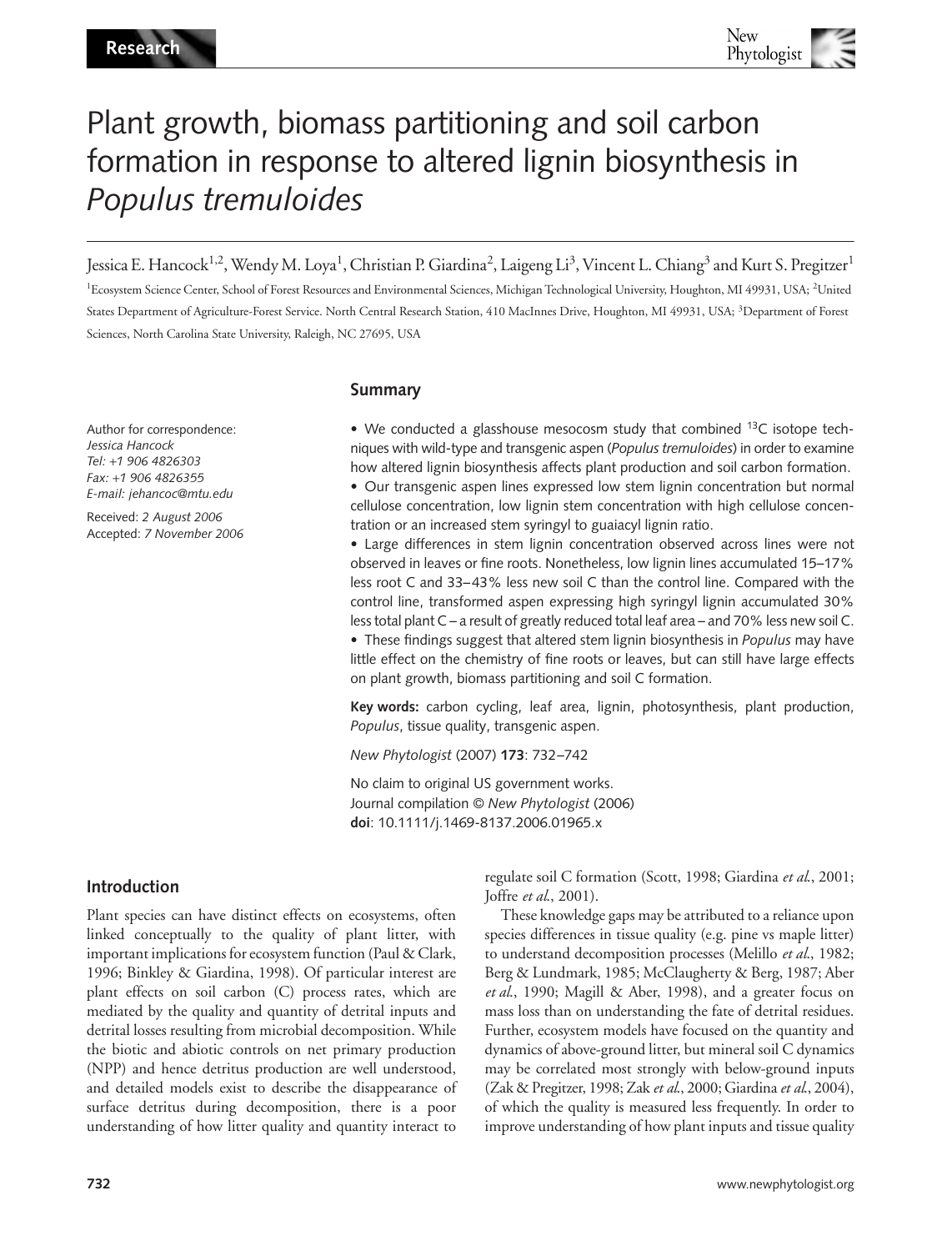influence soil C formation, model systems are needed that: simultaneously vary lignin quantity or quality without changing other plant properties that can influence decomposition rates; and allow for tracing the fate of C from plants into soils. The genetic alteration of lignin biosynthesis in aspen (Li *et al*., 2003) coupled with 13C isotope techniques (Amundson *et al*., 1998; Collins *et al*., 1999; Liu *et al*., 2003; Loya *et al*., 2003; Pataki *et al*., 2003; Giardina *et al*., 2004; Hobbie *et al*., 2004; Steinmann *et al*., 2004; Heath *et al*., 2005) offers a powerful approach for understanding how plants influence ecosystem processes.

Significant progress has been made in understanding lignin biosynthesis in both herbaceous and woody species through the characterization of the genes and enzymes regulating this complex process (Higuchi, 1997; Whetten *et al*., 1998). Genetic transformation of lignin biosynthesis in trees could therefore be used to better understand how altering specific 'tissue quality' genes impacts ecosystem processes. In aspen trees, stem lignin is derived primarily from syringyl (S)– guaiacyl (G) monolignols, which are synthesized from coniferyl and sinapyl alcohols. By modifying genes that encode for enzymes along the lignin biosynthetic pathway, genetic alteration of both lignin quantity and  $S: G$  ratios can now be achieved in aspen. Specifically, transgenic aspen produced by antisense suppression of the gene encoding 4-coumarate:CoA ligase (4CL) results in up to a 45% reduction of stem lignin concentrations with an associated 15% increase in stem cellulose concentrations (Hu *et al.*, 1999), while overexpression of the gene encoding coniferaldehyde 5-hydroxylase (CAld5H) increases stem lignin S : G ratio. Simultaneous suppression of 4CL and overexpression of CAld5H can lead to a 38–52% reduction in stem lignin concentrations and a 22–64% increase in the stem lignin S : G ratio (Li *et al.*, 2003).

For our research, we used three transgenic lines of aspen (*Populus tremuloides*; Table 1) derived from a well-characterized, naturally occurring aspen clone from the northern Great Lakes region (line 271 – the control line in this study). Two of the modified lines express reduced stem lignin concentrations with or without increased cellulose concentrations or elevated S : G lignin ratios: (1) low lignin concentration (35%), normal cellulose concentration, normal S : G lignin ratio (line 23; 'low lignin/ normal cellulose'); and (2) low lignin concentration (50%), high cellulose concentration (30%), slightly elevated (20%) S : G lignin ratio (line 141; 'low lignin/high cellulose'). Because syringyl-rich lignin is substantially easier to separate from cellulose during pulping for paper production than guaiacyl-rich lignin (Li *et al*., 2000), with important economic and ecological benefits, we examined a third modified line that expresses normal lignin and cellulose concentrations but a 150% increase in the S : G ratio of lignin (line 93; 'high S : G lignin'; Table 1).

In order to understand the impacts of altered lignin biosynthesis on resource capture and growth we measured total plant leaf area, specific leaf area, leaf-level physiology and biomass accumulation for each aspen line over 8 months of growth in a glasshouse. After 8 months, we harvested plants and

**Table 1** Aspen (*Populus tremuloides*) stem tissue chemistry (Hu *et al*., 1998) of transgenic and control plants used in glasshouse mesocosm experiment

| Plant line number |      |      |      |  |  |
|-------------------|------|------|------|--|--|
| 93                | 23   | 141  | 271  |  |  |
|                   |      |      |      |  |  |
|                   | N    | À.   |      |  |  |
| N                 |      | V    |      |  |  |
| 21.1              | 14.4 | 10.7 | 22.2 |  |  |
| 5.5               | 2.2  | 2.7  | 2.2  |  |  |
| 44.7              | 44.8 | 53.3 | 41.4 |  |  |
|                   |      |      |      |  |  |

4CL, 4-coumarate:CoA ligase; CAld5H, coniferaldehyde 5 hydroxylase; S : G, syringyl–guaiacyl ratio; Ticks in table body indicate which gene was manipulated for each transgenic aspen line.

measured above- and below-ground biomass in order to understand the impacts of altered lignin biosynthesis on biomass partitioning. To understand plant effects on soils, we measured soil microbial biomass at harvest, and, because aspen were grown in a  $C_4$  prairie soil, we used <sup>13</sup>C/<sup>12</sup>C isotope methods to measure how altered lignin biosynthesis in aspen affected soil C formation.

In designing this study, we developed several hypotheses about the effects of altered lignin biosynthesis on: the lignin content of leaves and fine roots (Hypothesis 1); plant growth and above- and below-ground allocation (Hypothesis 2); and given Hypotheses 1 and 2, below-ground C cycling and soil C formation (Hypothesis 3). For Hypothesis 1, we predicted that alteration of lignin quality or quantity in the stems of aspen plants would result in parallel changes in leaf and fine root lignin – the tissues that dominate detritus return to ecosystems in early stages of stand development in forests. For Hypothesis 2, we predicted that in low lignin lines, the reduced C cost of lower lignin production would result in more C being available for plant growth (Herms & Mattson, 1992) such that low lignin aspen (lines 23 and 141) would accumulate more biomass than control (271) and high S : G lignin (93) lines (Hypothesis 2a). We further predicted that high S : G lignin aspen (93) would grow more slowly than other lines (Hypothesis 2b) because of the higher C costs of syringyl production (Amthor, 2003). For Hypothesis 3, we predicted that the combination of lower lignin concentration in roots (Hypothesis 1), which would lead to faster root decomposition rates but greater root-derived detritus to soil (Hypothesis 2a), would lead to little difference in rates of soil C formation between low lignin (23 and 141) and control (271) lines (Hypothesis 3a). Further, because the syringyl component of plant lignin is more reactive than the guaiacyl component, high syringyl lignin should decompose faster than lignin with a normal structure (Hedges *et al*., 1985; Chefetz *et al*., 2000). As a result, we predicted that aspen with high S : G lignin (Hypothesis 1) combined with reduced below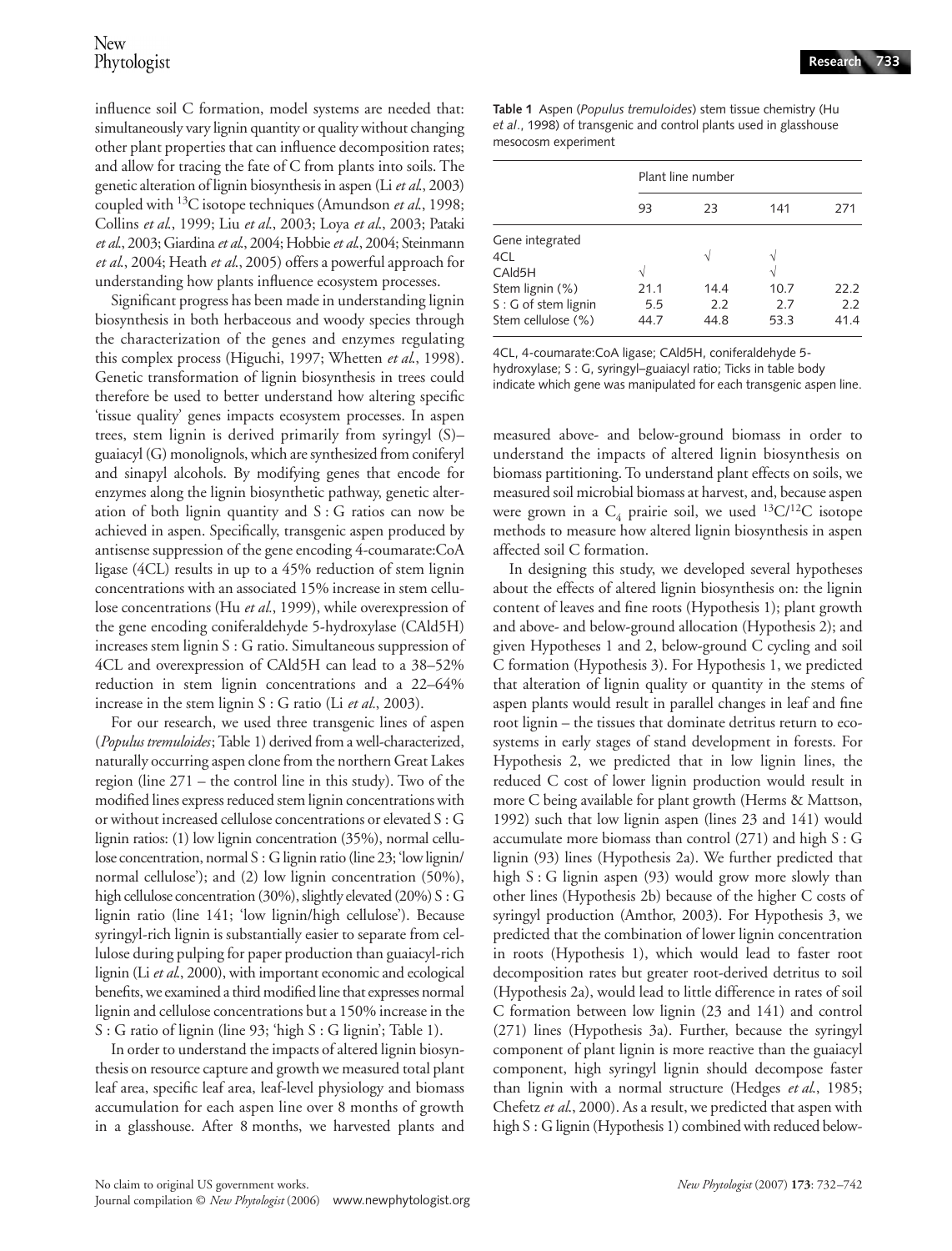ground inputs (Hypothesis 2b) would result in the lowest formation rates of aspen-derived soil C (Hypothesis 3b).

#### **Materials and Methods**

## Soil collection and mesocosm construction

Approximately 250 kg of mineral soil was collected from a  $C_4$ dominated grassland site located at Konza Prairie Biological Station, KS, USA. Soils at Konza Prairie Biological Station are described by Zak *et al*. (1994) as silty clay loams. Before sampling in May 2004, plants and the surface mineral soil to 5 cm depth were removed. The underlying soils were sampled to a depth of 30 cm. Soils were immediately shipped by express mail to Houghton, MI, USA, where soils were twice sieved through a 4-mm mesh to remove roots and rocks and then homogenized by mixing.

#### Transgenic aspen

An aspen xylem-specific promoter (Pt4CL1P)-GUS binary plasmid DNA was used as a module for creating transgenic constructs (Harding *et al*., 2002). Antisense Pt4CL1 or sense LsCald5H cDNA replaced the GUS fragment of the Pt4CL promoter and were mobilized individually into *Agrobacterium* strain C58/PMP90 to create two engineered *Agrobacterium*strains for transforming aspen. Standard protocols for *Agrobacterium*mediated plant transformation and regeneration were used (Tsai *et al*., 1994; 1998; Ho *et al*., 1998; Hu *et al*., 1999). Individual plants expressing one of three transformations were distinguished using polymerase chain reaction (PCR) screening techniques (Li *et al*., 2003): (1) antisense suppression of genes encoding 4-coumarate-CoA ligase (4CL; line 23); (2) overexpression of genes encoding coniferaldehyde 5-hydroxylase (CAld5H; line 93); or (3) suppression of 4CL and overexpression of CAld5H (line 141). Small differences in suppression/overexpression resulted in separate lines that were micropropogated and maintained in the glasshouse. In March 2004, approx. 30 individuals per line were micropropagated for this study.

Rooted micropropagates were transferred from sterile culture to Konza soils (approx. 230 g) in May 2004 and maintained in mist chambers for *c*. 3 wk. Fifteen plants per line were repotted in larger 2.5-l pots containing approx. 2080 g wet weight of Konza soil and then transferred to glasshouse benches in June 2004. Aspen were grown under natural light conditions throughout July, after which we supplemented light to maintain a 16-h photoperiod from August to December. Plants were watered daily to soil moisture capacity with an automated irrigation system. Complete fertilizer (nitrogen (N)–phosphorus (P)–potassium (K); macronutrient + micronutrient) was applied at a rate of 0.08 g N, 0.03 g P and 0.03 g K per plant every 2 wk. Eight to 10 of the best plants per line were selected for intensive measurements throughout the growing season. In December 2004, eight plants per line

were harvested for total biomass (leaves, stems and roots), total leaf area and tissue chemistry. Subsamples of soil were collected at harvest for soil C and microbial biomass.

#### Tissue chemistry

Subsamples of lower stem, mid canopy leaves, and fine roots (< 1 mm) were ground with a ball mill grinder and analysed for C,  $\delta^{13}$ C, and N using an elemental analyzer (Costech 4010, Costech Analytical Technologies, Inc., Valencia, CA, USA) connected to the Isotope Ratio Mass Spectrometer (DeltaPLUS, Finnigan MAT, Bremen, Germany) by a Conflo III interface (Finnigan MAT). To determine tissue lignin concentrations, we used a modified Klason method based on work by Booker *et al*. (1996). Soluble C compounds and proteins were first removed by extracting 50–100 mg of tissue sample three times with 1 ml of 50% methanol solution, two times with 0.8 ml of methanol: chloroform–water (2 : 1 : 0.8), and two times with 0.8 ml phenol–acetic acid–water (2 : 1 : 0.9). Samples were incubated overnight at 4°C in the second phenol–acetic acid–water extract. After incubation, samples were centrifuged at 1415 *g* for 5 min and washed once with 0.8 ml of phenol–acetic acid–water (2 : 1 : 0.8) and five times with 1 ml of ethanol. Samples were then oven-dried at 70°C and stored in a dessicator. Dry samples were acid hydrolysed in 72%  $H_2SO_4$  for 1 h at room temperature, diluted to 3%  $H_2SO_4$  and then heat digested for 4 h. Digested samples were filtered, and the acid-insoluble residues were dried and weighed to determine lignin concentration.

#### Photosynthesis

Maximum photosynthetic rates  $(A<sub>max</sub>)$  were measured on 10 plants during days 57–60 of the experiment, and on eight plants on days 74–76 and days 140–142. Measurements were made using a LiCor 6400 portable photosynthesis system (LiCor, Lincoln, NE, USA). At least two plants of each treatment were sampled each day and plants from different treatments were sampled randomly to minimize confounding treatment effects due to variations in weather conditions and diurnal patterns. The  $A_{\text{max}}$  value was measured on the youngest fully expanded leaf of each plant. Light was controlled with a red–blue lightemitting diode and light levels were set at a photosynthetic photon flux density of 1200 µmol m<sup>-2</sup> s<sup>-1</sup>; relative humidity was set at 55–65% by a combination of removing water vapor from incoming air and rehumidification during transpiration. Temperature was not regulated, with measured glasshouse temperatures ranging from 27 to 29°C on days 57–60, 24– 29°C on days 74–76 and 24–29°C on days 140–142.

#### Plant growth

Plant height and the length and width of every leaf of the plants selected for harvest were measured biweekly from June

*New Phytologist* (2007) **173**: 732–742 www.newphytologist.org No claim to original US government works. Journal compilation © *New Phytologist* (2006)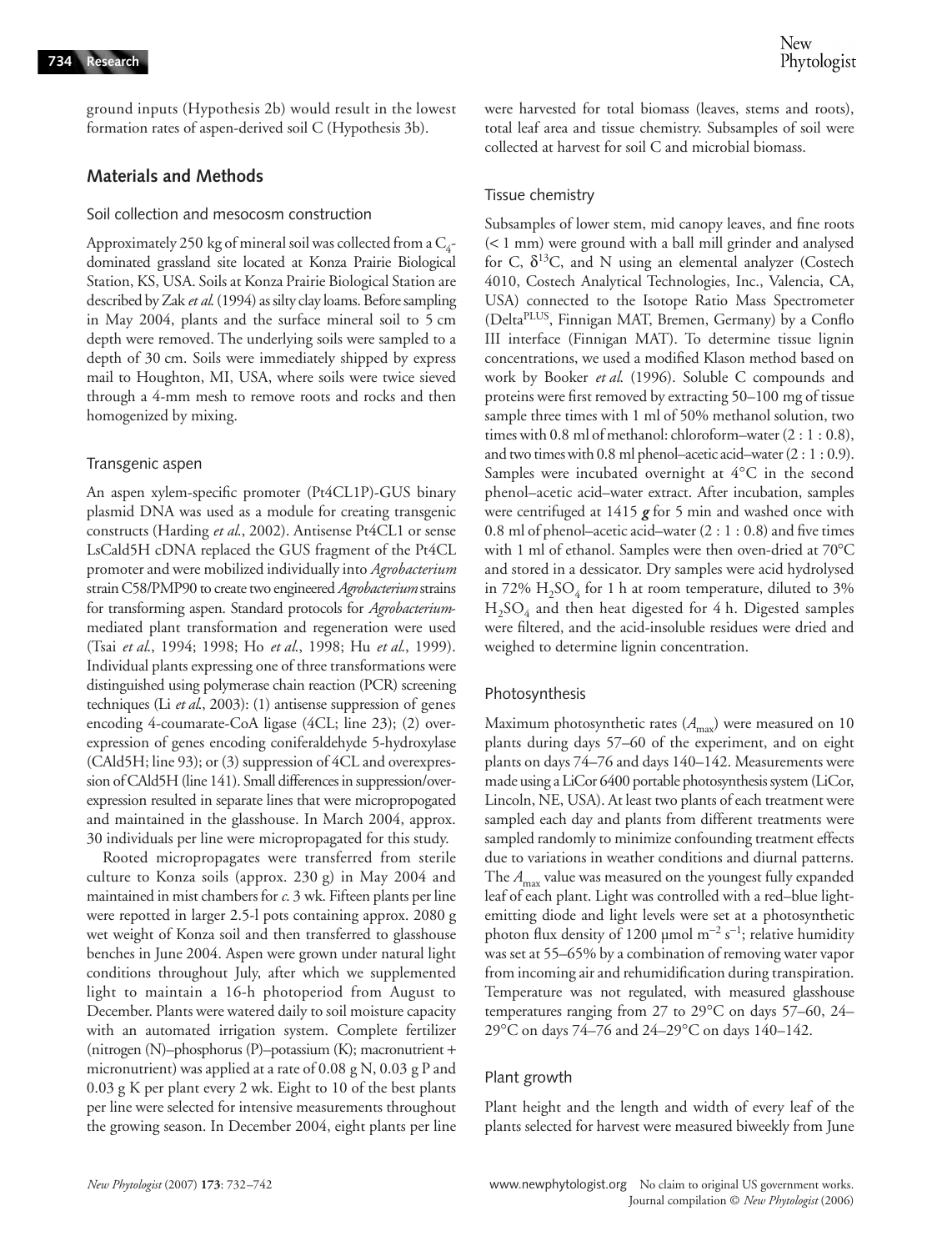2004 to September 2004. From September 2004 until harvest in December 2004, plant height and leaf lengths and widths were measured biweekly to monthly. In October 2004, 15 leaves per line were randomly harvested from top, middle and lower canopies for chemistry analyses, with no more than two leaves sampled per plant. The area of each harvested leaf was measured using a LiCor 3100C leaf area meter.

In December 2004, plants were harvested, and tissues were separated into leaves, roots and stems. At this time, the height and total leaf area of each plant was measured. For total plant leaf area, we measured the area of all leaves of each plant with a LiCor 3100C leaf area meter. Linear allometric equations were then developed for each transgenic line between leaf area of individual leaves and the product of leaf length and width (*X*). The nondestructive leaf length and width measurements were used to reconstruct individual and whole-plant leaf areas over the 8-month study. The allometric equations used were:  $0.68 \times X =$  line 93 leaf area ( $R^2 = 0.96$ ),  $0.64 \times X =$  line 23 leaf area ( $R^2 = 0.98$ ),  $0.64 \times X =$  line 141 leaf area ( $R^2 = 0.97$ ) and  $0.64 \times X =$  line 271 leaf area ( $R^2 = 0.99$ ). Specific leaf area (SLA) of individual leaves at the time of harvest was also calculated from harvested leaves for each line as total leaf area divided by total leaf dry biomass. SLA is important because reduced SLA decreases the amount of leaf area available for light interception per unit of leaf mass, and in some plants, SLA may be positively correlated with relative growth rates (Poorter & Remkes, 1990; Reich *et al*., 1998).

To quantify root biomass at harvest excess soil was shaken gently off of the root mass, and the root mass and any remaining soil were placed in a deionized water bath to completely remove all soil from roots. Most soil was removed from roots before washing, and from this soil, subsamples were taken for C and microbial biomass analyses. Roots were handpicked from soil subsamples to ensure that all visible fine roots were removed.

All tissues and soil subsamples were placed in a −80°C freezer. Plant tissue samples were then lyophilized and weighed to obtain dry weights of each tissue component. Subsamples of roots from each individual plant were ashed in a countertop furnace at 450°C to determine mineral content. Thus, root biomass is expressed on a mineral-free basis.

# Soil microbial biomass

Microbial biomass C was determined by fumigation-extraction according to Vance *et al*. (1987). Briefly, approx. 25 g (wet weight) of root-free soil was extracted for 2 h with 100 ml of  $K<sub>2</sub>SO<sub>4</sub>$ , while a second sample of similar mass was fumigated with alcohol-free chloroform for 24 h before extraction. Total organic C (TOC) in the extracts was determined on a TOC 5000 (Shimadzu Corporation, Kyoto Japan). Microbial C was calculated as the difference between the TOC in fumigated samples minus TOC of unfumigated samples. For comparisons with other estimates of microbial biomass, microbial biomass

C was calculated using an extraction efficiency coefficient (*K*ec) of 0.35 (Sparling *et al*., 1990).

# Soil carbon formation

Per cent soil C (%C) and  $\delta^{13}$ C were determined using ground subsamples of the initial grassland soil sampled from each mesocosm at the time of mesocosm construction and of soils collected at harvest from each mesocosm. The percentage soil C derived from aspen plants was estimated using the following equation:

%C from 
$$
C_3 = (\delta - \delta_0/\delta_1 - \delta_0) \times 100
$$
 Eqn 1

(δ is the  $\delta^{13}$ C of the soil sample;  $\delta_0$  is the initial  $\delta^{13}$ C of soil from  $C_4$  grassland; and the  $\delta_1$  is the  $\delta^{13}C$  of  $C_3$  plant material (aspen roots and leaves)). No leaf litter accumulated in the pots during the experiment as all senesced leaf material was immediately collected to estimate above-ground plant production.

# Statistical analyses

We used a one-way univariate ANOVA with genetic line as the main fixed effect to assess treatment differences among lines in above- and below-ground C process rates. The effect of potting date was examined in all analyses and in no case was it found to be significant, and so was excluded from final models. All analyses were performed with the GLM univariate procedure in SPSS (SPSS, Inc., Chicago, IL, USA), and an  $alpha = 0.05$  was used to protect against Type I errors. Because height and leaf area were measured for the same individuals across the experiment, we performed a repeated measures analysis of variance to examine height and leaf area differences among lines. For leaf photosynthesis measures, eight plants per line were randomly selected per date. These data were analysed using a univariate analysis of variance with date and genetic line as independent variables. We used a least significant difference *post hoc* test to determine significant differences among genetic lines.

# **Results**

# Lignin biosynthesis and tissue chemistry

Stem lignin concentrations were 17–24% lower in the low lignin aspen (line 23 and 141) compared with control and high S : G lignin aspen (271; Table 2). Stem lignin concentrations in high S : G lignin plants did not differ from the control (Table 2). The lignin concentrations of leaves and roots of the three transgenic aspen lines did not differ from each other or from control aspen (Table 2).

The C concentration of stem tissue among the four lines of aspen followed trends of lignin concentrations in stem tissue (Table 2) such that low lignin aspen (line 23 and 141) had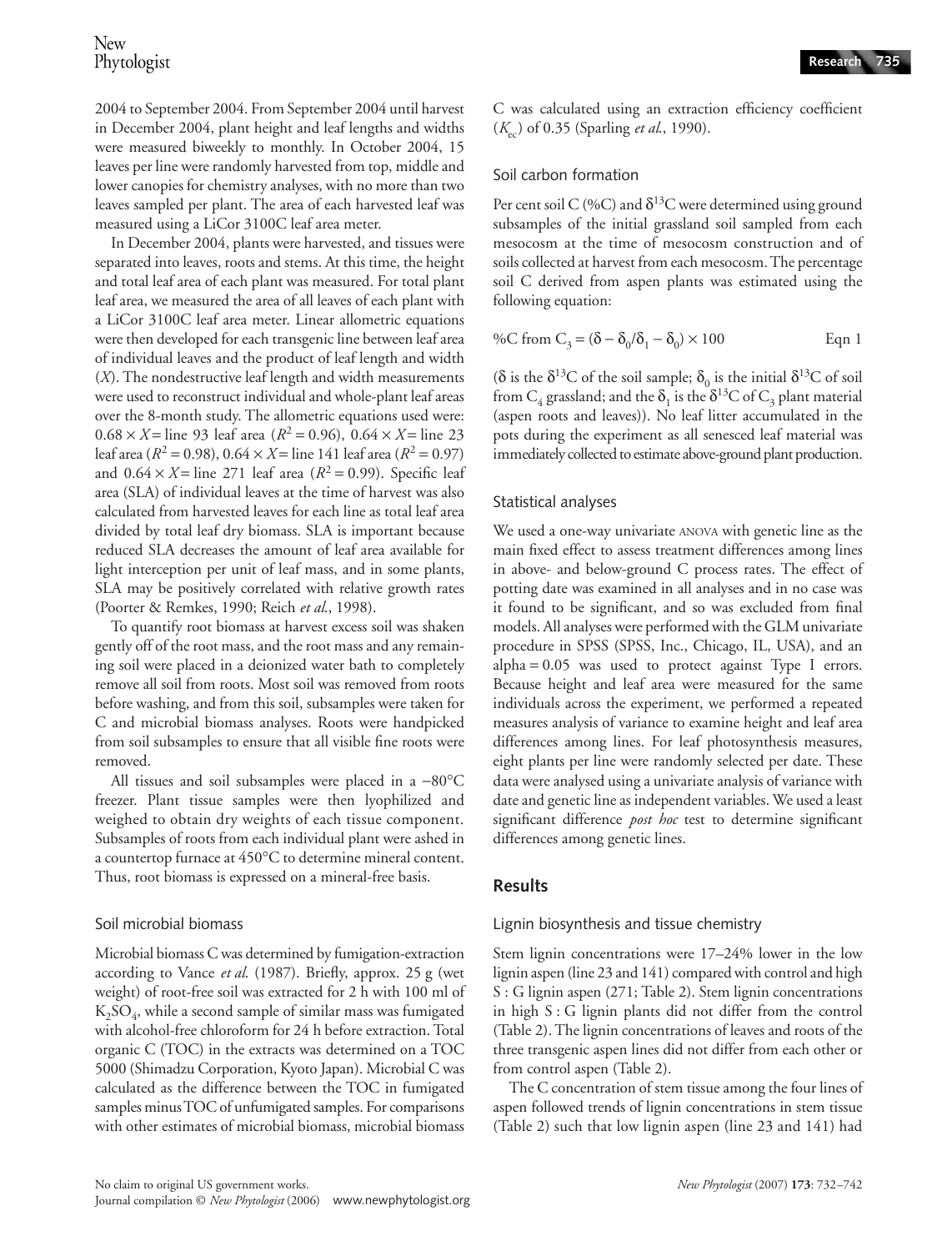|                                 | Lignin $(\%)$      |                   |                   | C(% )             |                   | N(% )             |                  |                  |                  |
|---------------------------------|--------------------|-------------------|-------------------|-------------------|-------------------|-------------------|------------------|------------------|------------------|
|                                 | <b>Stem</b>        | Leaf              | Root              | Stem              | Leaf              | Root              | Stem             | Leaf             | Root             |
| 93                              | 36.3 <sup>ab</sup> | 19.2 <sup>a</sup> | 38.9 <sup>b</sup> | 45.9 <sup>a</sup> | 49.3 <sup>a</sup> | 48.2 <sup>a</sup> | 1.1 <sup>b</sup> | 2.7 <sup>a</sup> | 1.8 <sup>a</sup> |
| (high S: G lignin)              | (1.8)              | (1.2)             | (1.7)             | (0.3)             | (0.2)             | (1.1)             | (0.13)           | (0.12)           | (0.12)           |
| 23                              | 29.8 <sup>c</sup>  | 21.4 <sup>a</sup> | $42.2^{b}$        | 44.9 <sup>b</sup> | 47.7 <sup>a</sup> | 47.9 <sup>a</sup> | 0.6 <sup>a</sup> | $2.4^{b}$        | $1.5^{b}$        |
| (low lignin/normal cellulose)   | (1.5)              | (0.6)             | (1.3)             | (0.1)             | (0.7)             | (0.3)             | (0.09)           | (0.28)           | (0.12)           |
| 141                             | $32.5^{bc}$        | 21.9 <sup>a</sup> | $43.8^{b}$        | 45.2 <sup>b</sup> | 48.0 <sup>a</sup> | 44.1 <sup>a</sup> | 0.7 <sup>a</sup> | 2.3 <sup>b</sup> | $1.5^{b}$        |
| (low lignin/<br>high cellulose) | (1.3)              | (1.6)             | (2.0)             | (0.3)             | (0.5)             | (2.5)             | (0.13)           | (0.26)           | (0.14)           |
| 271                             | 39.2 <sup>a</sup>  | 21.3 <sup>a</sup> | 42.3 <sup>b</sup> | 45.9 <sup>a</sup> | 47.7 <sup>a</sup> | 46.4 <sup>a</sup> | 0.6 <sup>a</sup> | 2.1 <sup>c</sup> | $1.5^{b}$        |
| (control)                       | (1.8)              | (1.0)             | (1.2)             | (0.1)             | (1.2)             | (1.3)             | (0.04)           | (0.16)           | (0.09)           |

**Table 2** Mean carbon (C) and nitrogen (N) concentrations of leaves, stems, and roots found in three transgenic lines of aspen (*Populus tremuloides*) with altered lignin biosynthesis and one control line of aspen

S : G, syringyl–guaiacyl ratio. Values in parenthesis are standard errors. Statistical *post hoc* comparisons were made among lines for each tissue quality characteristic (lignin, C and N) and significance was established at *P* < 0.05.

Table 3 Mean light-saturated photosynthetic rates (μmol CO<sub>2</sub> m<sup>-2</sup> s<sup>-1</sup>) of transgenic and control aspen (*Populus tremuloides*)

| Growth day | 93<br>(high $S:G$ lignin) | 23<br>(low lignin/normal cellulose) | 141<br>low lignin/high cellulose) | 271<br>(control) |
|------------|---------------------------|-------------------------------------|-----------------------------------|------------------|
| 45         | 12.3(0.7)                 | 13.3(0.6)                           | 13.9(0.5)                         | 12.2(0.7)        |
| 75         | 15.5(0.6)                 | 16.3(0.4)                           | 16.9(0.4)                         | 16.3(0.5)        |
| 135        | 12.1(1.6)                 | 14.4(0.6)                           | 14.6(0.9)                         | 14.3(0.9)        |

S : G, syringyl–guaiacyl ratio. Growth day refers to days since start of the experiment. Values in parenthesis are standard errors. Line 141 showed significantly higher rates of light saturated photosynthesis than line 93 in *post hoc* comparisons (*P* = 0.02). No other comparisons were significant.

significantly lower C concentrations in stems compared with control and high S : G lignin plants. The C concentration of leaves and roots did not differ significantly among the four lines of aspen.

In contrast to C concentrations, N concentrations of high S : G lignin aspen (93) leaves and roots were 20% higher than those of control plants, while stem N concentrations were nearly double those of the other lines (Table 2). Low lignin lines (23 and 141) did not differ from control aspen (271) in stem and root N concentrations. However, low lignin aspen had 10% higher concentrations of N in leaf tissues.

## Plant growth –  $A_{\text{max}}$ , specific leaf area, plant leaf area and height

Aspen with high S : G lignin (93) had the lowest rates of lightsaturated photosynthesis ( $A$ <sub>max</sub>) throughout the experiment, but differences were significant only with low lignin/high cellulose (141) plants (Table 3, *P* = 0.02), which maintained the highest rates of  $A_{\text{max}}$  throughout the experiment. No other *A*<sub>max</sub> comparisons resulted in significant differences.

Specific leaf area varied widely across lines with the lowest mean value for high S : G lignin plants (93;  $122 \pm 6.5$  cm<sup>2</sup> g<sup>-1</sup>) and the highest for aspen with low lignin/normal cellulose

 $(23; 169 \pm 2.4 \text{ cm}^2 \text{ g}^{-1})$ , followed by low lignin/high cellulose plants (141; 158 ± 3.6 cm<sup>2</sup> g<sup>-1</sup>) and control plants (271;  $160 \pm 1.9$  cm<sup>2</sup> g<sup>-1</sup>). Mean SLA for high S : G lignin plants (93) was significantly lower than each of the other lines (*P* < 0.01). There were strong trends towards higher SLA for low lignin/normal cellulose (23) compared with low lignin/ high cellulose lines  $(141; P = 0.071)$  and control plants  $(271;$  $P = 0.12$ ). The two low lignin lines did not differ.

Total leaf area for the 8-month-old plants ranged from a mean of  $1759 \pm 901$  cm<sup>2</sup> for high S : G lignin plants (93) to  $5087 \pm 572$  cm<sup>2</sup> for low lignin/normal cellulose plants (23), with low lignin/high cellulose (141) and control (271) plants accumulating  $4102 \pm 814$  cm<sup>2</sup> and  $4515 \pm 879$  cm<sup>2</sup> of total leaf area, respectively. At harvest, total leaf area for plants with high S : G lignin (93) was significantly lower than the other three lines (Fig. 1a; *P* < 0.01). Low lignin/normal cellulose (23) plants accumulated significantly more leaf area than low lignin/high cellulose (141) plants ( $P = 0.02$ ), while differences between control and low lignin (23 and 141) plants were not significant. Repeated measures analyses revealed a significant line–time interaction  $(P < 0.01)$  for the experiment, and *post hoc* comparisons revealed that patterns of leaf area accumulation for high S : G lignin plants were significantly lower than the three other lines throughout the experiment.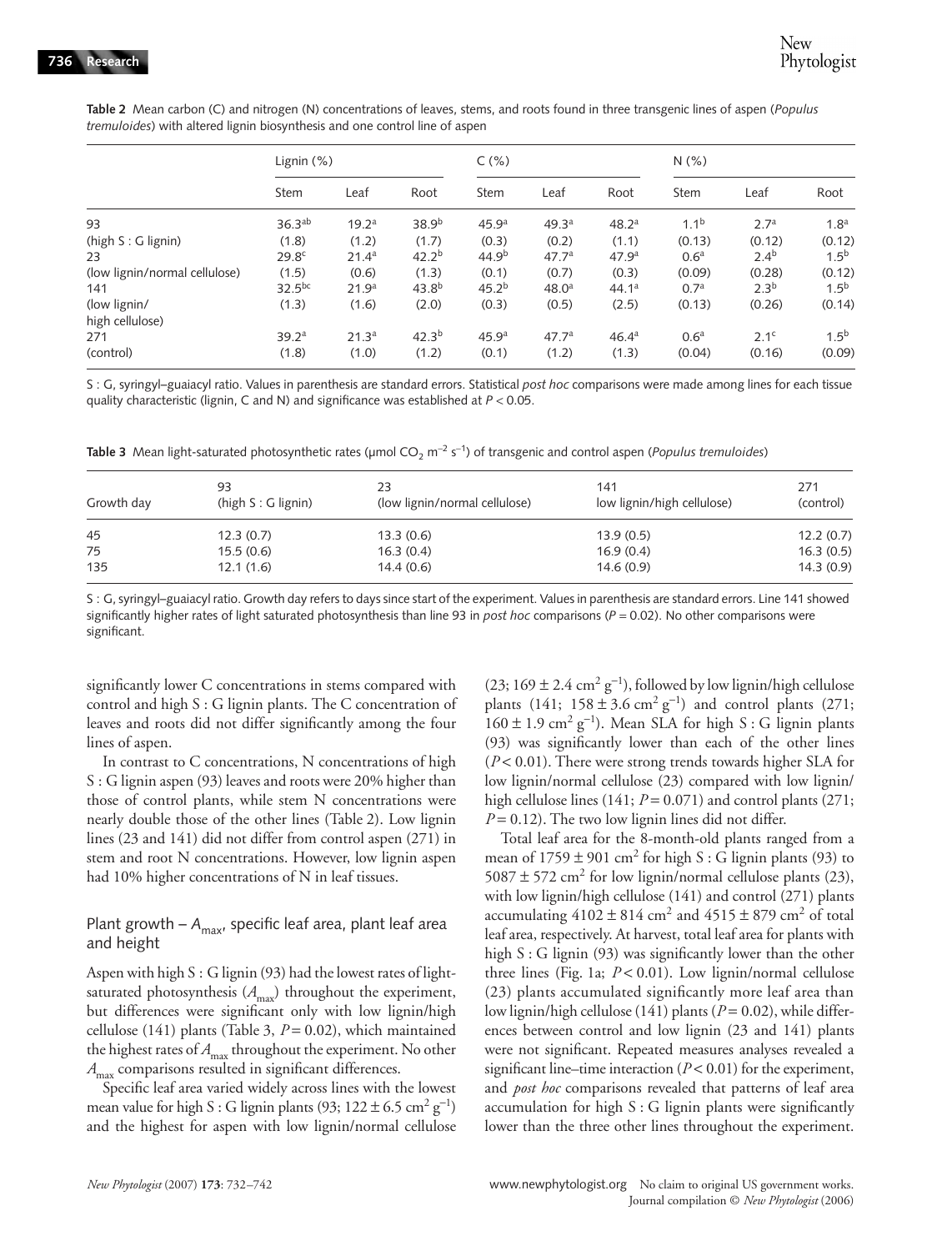

**Fig. 1** (a) Plant total leaf area and (b) height of transgenic and control aspen (*Populus tremuloides*) throughout the experiment which started in May 2004 and ended in December 2004. Values are means ± SE (*n* = 8). Closed circles, high syringyl–guaiacyl (S : G) lignin (93); open circles, low lignin, normal cellulose (23); closed triangles, low lignin, high cellulose (141); open triangles, control (271).

Unlike the harvest results, repeated measures analyses showed that total leaf area for control plants was not significantly different from the low lignin lines.

Patterns for height growth generally matched those of leaf area accumulation (Fig. 1b), but there were subtle differences. At harvest, mean height was highest for control plants (271;  $224 \pm 18$  cm) and lowest for high S: G lignin plants (93;  $158 \pm 28$  cm). Low lignin/normal cellulose (23) plants averaged 217  $\pm$  14 cm, while low lignin/high cellulose (141) plants averaged  $202 \pm 10$  cm. In line with leaf area data, height growth for aspen with high  $S : G$  lignin (93) was, on average, 30% lower than the other three lines (Fig. 1b), with all differences being highly significant (*P* < 0.01). At harvest, control plants were significantly taller than the low lignin/high cellulose (141) plants ( $P = 0.03$ ) but not low lignin/normal cellulose (23) plants. Growth in height did not differ between the two low lignin lines (23 and 141; *P* = 0.12). Repeated measures analyses revealed that differences in height observed at the



**Fig. 2** Distribution of (a) total carbon (C) and (b) total nitrogen (N) in above-ground and below-ground pools in transgenic and control aspen (*Populus tremuloides*) after 8 months of glasshouse growth. Significance was established at *P* < 0.05, and *post hoc* comparisons are displayed for both above-ground (leaves plus stems) and root C and N content.

end of the 8-month study were largely present throughout the experiment. *Post hoc* comparisons following the repeated measures analyses showed that throughout the study high S : G lignin plants were significantly shorter than the other three lines  $(P< 0.01)$ , and that control line plants were taller than low lignin/ high cellulose plants (141). The difference between low lignin lines (23 and 141) across the study period was not significant.

#### Plant growth – accumulation and partitioning of biomass, carbon and nitrogen

Overall, high S : G lignin plants had 33% less total plant C than the other aspen lines (Fig. 2a; *P* < 0.01), which did not differ from each other. Aspen with high  $S : G$  lignin (93) accumulated the lowest total stem, leaf and root C (Fig. 2a; *P* < 0.01) compared with other lines of aspen. Low lignin aspen (23 and 141) accumulated similar total stem and total leaf C as control aspen. However, low lignin/normal cellulose (23)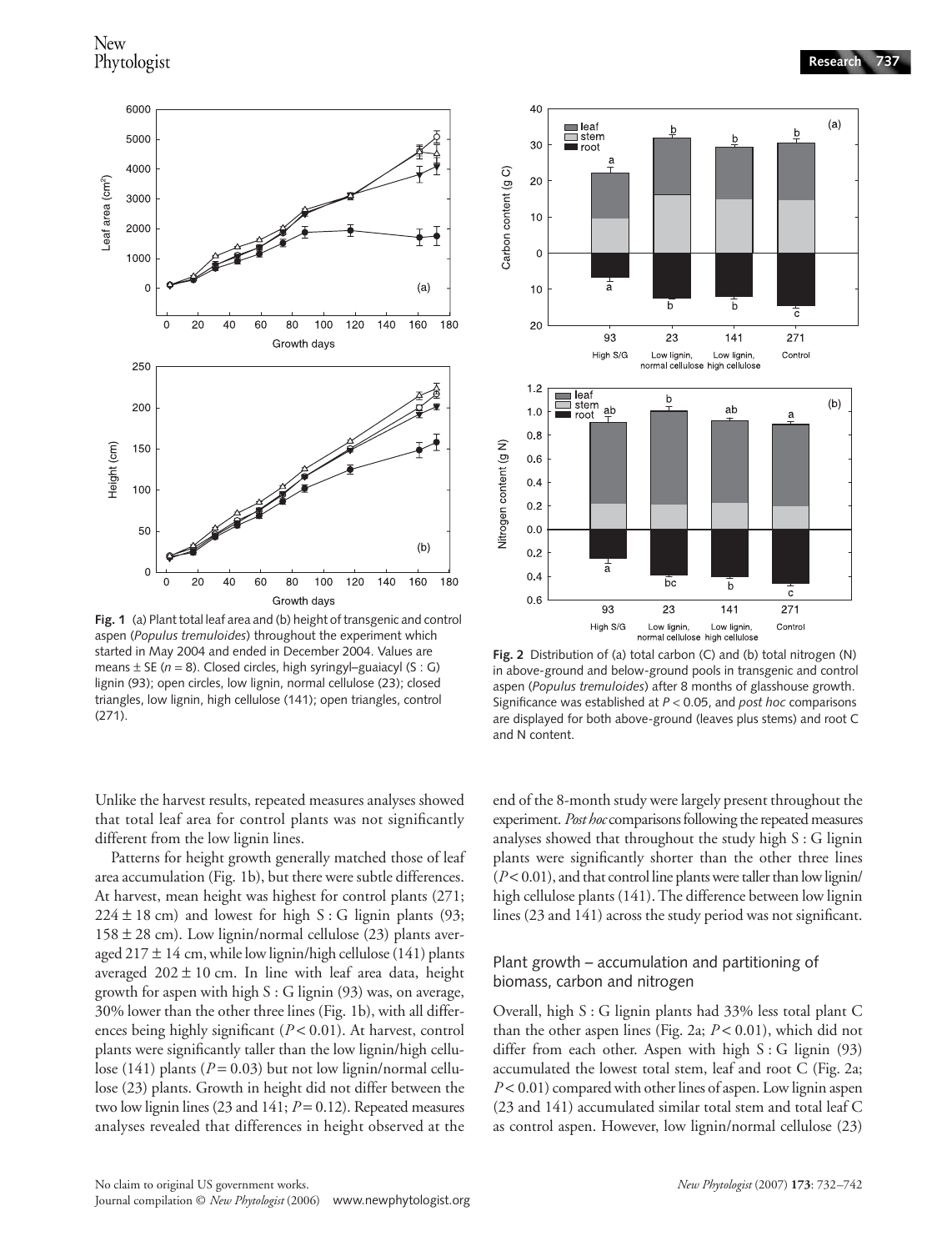aspen accumulated 15% less total root C than control aspen (Fig. 2a;  $P = 0.056$ ), while low lignin/high cellulose (141) aspen accumulated 17% less total root C than control aspen (Fig. 2a;  $P = 0.03$ ).

High S : G lignin plants (93) were significantly smaller than the other lines of aspen, such that despite higher tissue N concentration, total N content of high S : G lignin plants (93) were still significantly lower than control  $(271; P=0.02)$ , low lignin/normal cellulose (23; *P* < 0.01), and low lignin/ high cellulose (141; *P* = 0.04) plants (Fig. 2b). Above-ground N content (leaves plus stems) did not differ significantly among the S : G lignin plants (93), low lignin/high cellulose plants (141) and control plants (271; Fig. 2b). However, low lignin/normal cellulose aspen (23) allocated roughly 5% more N to above-ground tissues compared with control (271) aspen (Fig. 2b; *P* < 0.05). High S : G lignin plants (93) had significantly lower total root N than the other three lines of aspen (Fig. 2b; *P* < 0.01). In line with lower root biomass, low lignin/normal cellulose plants (23) showed a near-significant reduction in root N content  $(P = 0.06)$  compared with control aspen (Fig. 2b) and there were also trends towards lower root N content for low lignin/high cellulose (141) plants  $(P = 0.14)$  compared with control plants.

#### Soil microbial biomass and soil carbon formation

Average soil microbial biomass C of the control aspen mesocosms (271, 5.0 ± 0.4 mg C  $g^{-1}$  soil C) was similar to that of low lignin aspen mesocosms (23, 4.3 ± 0.1 mg C  $g^{-1}$ soil C and 141,  $4.9 \pm 0.7$  mg C g<sup>-1</sup> soil C). However, control soil microbial biomass C was nearly double that of high S : G lignin mesocosms (93;  $2.9 \pm 0.2$  mg C g soil C<sup>-1</sup>;  $P < 0.05$ ).

We used the original  $\delta^{13}$ C signature of premesocosm soil  $(-14.9 \pm 0.04\%)$ , the  $\delta^{13}$ C signature of the soil at harvest (Fig. 3a) and the average  $\delta^{13}$ C signature of aspen roots  $(-28.6 \pm 0.2\%)$  in a two-source isotope mixing model (Eqn 1) to quantify soil C formation rates. Differences among lines in the  $\delta^{13}C$  signature of bulk soils taken at the time of harvest (see Fig. 3a) indicate that altered stem lignin biosynthesis influenced soil C formation in our aspen mesocosms. In just over 8 months, mesocosms with unmodified control trees accumulated 50–75% more new soil C than low lignin lines (23 and 141; *P* < 0.01) and 200% more new soil C than plants with high S : G lignin (93; *P* < 0.01; see Fig. 3b).

## **Discussion**

The role of individual genes in the regulation of plant– environment interactions is an emerging field within ecology (Jackson *et al*., 2002). Important advances have included identification of genes regulating disease resistance (Bent *et al*., 1994; Bent, 1996), ecophysiology (Martienssen, 1998; Byrne *et al*., 2000; Jackson *et al*., 2002; Bergmann *et al*., 2004) and plant nutrition (Gallais & Hirel, 2004; Franco-Zorilla *et al*., 2004). While the focus of these studies has been on the genetic basis for plant adaptations to the environment, the effects of individual genes on ecosystem processes have received much less attention (Pilate *et al*., 2002). By combining 13C isotope techniques with aspen trees expressing modifications to lignin biosynthesis, we were able to examine how alteration of individual genes affected plant growth and physiology, and in turn below-ground ecosystem processes.

#### Lignin biosynthesis and tissue chemistry

We hypothesized that alterations of stem lignin concentrations would result in changes in the lignin concentration of leaves and fine roots (Hypothesis 1). However, no differences among transgenic aspen in stem lignin concentrations were observed in fine roots and leaves (Table 2), indicating that transgenic alterations to plant stem tissue may not result in parallel changes to leaves and fine roots. It is well established that lignin formation and resulting structure varies widely across cell types within a plant (Whetten *et al*., 1998) and that controls on lignin biosynthesis may be tissue specific (Lagrimini *et al*., 1997). Further, lignin biosynthesis may occur along several pathways (Whetton & Sederoff, 1995; Whetten *et al*., 1998), with molecular and enzymatic regulation of lignin biosynthesis in one tissue type (e.g. stem wood) potentially differing from that in another tissue (e.g. leaves and fine roots).

Stem lignin concentrations for the four lines examined here were higher than previously reported values for transgenic aspen with altered lignin biosynthesis (Hu *et al*., 1998, Table 1). However, we did not remove bark tissue from our stem samples before lignin analysis, while Hu *et al*. (1998) removed bark before stem tissue analyses. Because bark is rich in polyphenolic compounds, our lignin numbers may be higher than if only wood had been examined.

Across lines, leaf lignin concentrations averaged  $21 \pm 0.5$ %. This value is similar to lignin concentrations previously observed in field grown trees and now widely incorporated into ecosystem models simulating northern forests (Running & Gower, 1991, lignin concentration fixed at 22%). These values are slightly lower than lignin concentrations reported in leaf litter studies (Melillo *et al*., 1982; Aber *et al*., 1990; Berg & Ekbohm, 1991), though higher concentrations (25% to 30%) in leaf litter studies may relate to leaf mass loss resulting from retranslocation or leaching of labile compounds out of leaves during and after senescence (Pregitzer *et al*., 2006).

Our root lignin concentrations averaged  $42\% \pm 0.9$ , which is on the high end of published estimates for broadleaved species. Camiré *et al*. (1991) reported fine root lignin concentrations of 25.4% for a hybrid poplar (*Populus nigra* L. × *Populus trichocarpa* Torr & Gray), which matches mean root lignin concentrations identified in reviews of root tissue quality (Silver & Miya, 2001; broadleaf mean lignin concentration = 28%; Chen *et al*., 2002, broadleaf mean = 22%; Gordon &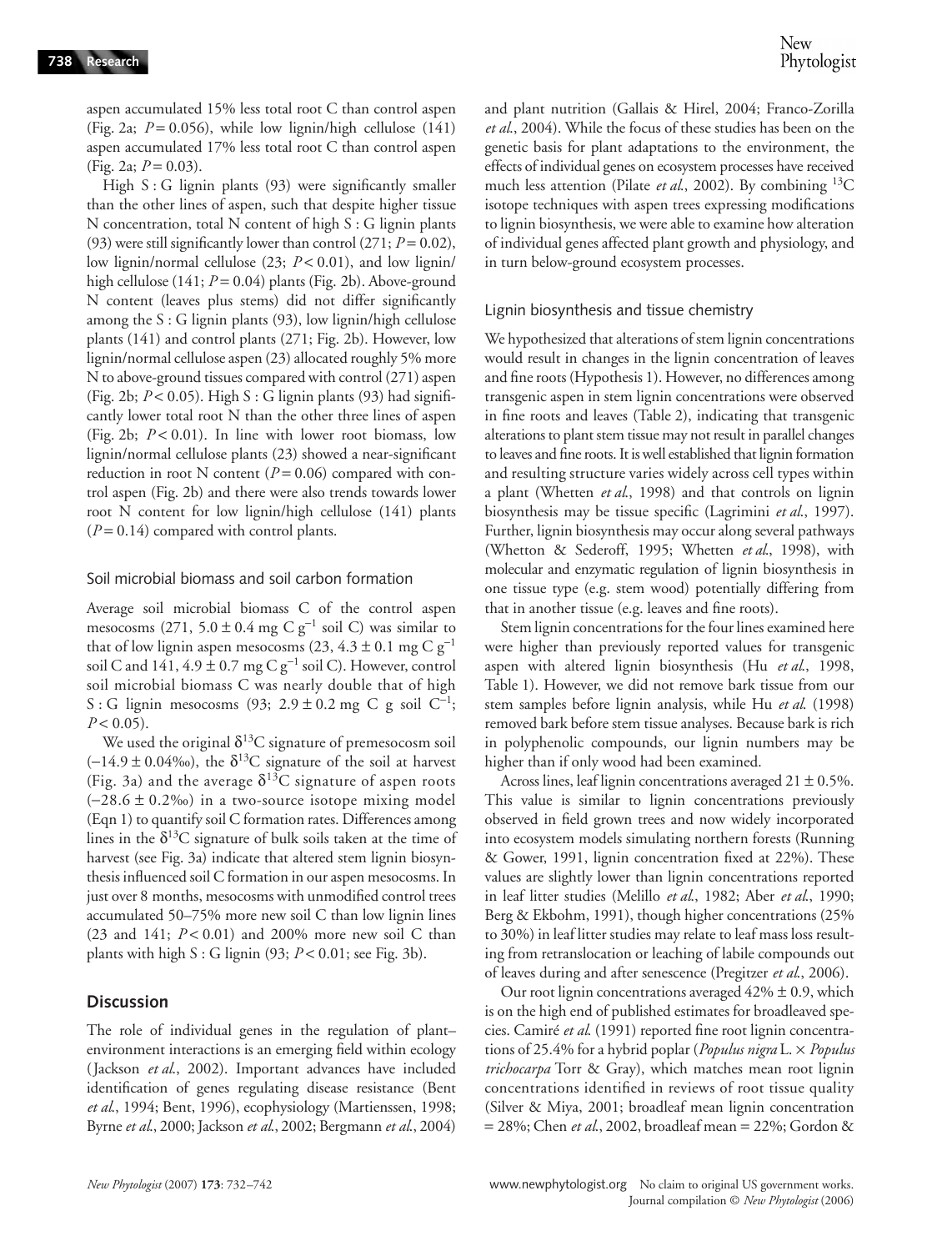Jackson, 2000, temperate broadleaf mean = 26%). Other studies, however, have reported root lignin concentrations of 35% (Puttsepp, 2004) and 49% (Hendricks *et al*., 2000). Differences across studies could result from differences in root age or size, growth environment, methodology, or a combination of these factors.

Lower C concentrations in the stem tissue of low lignin lines (23 and 141) compared with control aspen may relate to the fact that lignin has a high C content, such that a reduction in lignin concentrations in stem tissue could lead to a reduction in C concentrations. In line with the lack of difference in lignin concentrations of leaves and fine roots, we observed no differences in the C concentrations of leaves and fine roots among the four lines of aspen. Low lignin aspen (23 and 141) did have higher concentrations of N in leaf tissues compared with control aspen, and for low lignin/high cellulose (141) aspen, higher N concentration of leaves were associated with higher *A*<sub>max</sub> values (Table 3), perhaps indicating that higher N concentrations in low lignin lines were not caused by luxury consumption but rather by increases in chlorophyll. By contrast, the significantly higher N concentrations in leaves, roots, and stems of high S : G lignin plants compared with control plants was likely a result of luxury consumption of N in high S/G plants (93), as shown by overall low rates of light saturated photosynthesis compared with the other lines.

## Plant physiology, growth and carbon allocation

Across plants and lines,  $A_{\text{max}}$  values of transgenic and control aspen from this study are within the range of  $A_{\text{max}}$  rates reported for aspen in the Great Lake region (Whitehead & Gower, 2001), and they overlap with ambient  $CO<sub>2</sub>$  treatment *A*max values reported by Takeuchi *et al*. (2001) for field-grown, mid-canopy leaves of control (271) trees (10–20 µmol CO<sub>2</sub> m<sup>-2</sup> s<sup>-1</sup>) at the Aspen FACE facility in Rhinelander, WI, USA. The range of  $A_{\text{max}}$  for upper canopy leaves for the 3-yr-old field-grown aspen were *c*. 3 µmol  $CO_2$  m<sup>-2</sup> s<sup>-1</sup> higher than the mid-canopy leaves, but photosynthetic photon flux density (PPFD) reaching upper canopy leaves of field grown trees (maximum light of > 1500 µmol PPFD m<sup>-2</sup> s<sup>-1</sup>) is higher than maximum PPFD encountered in our glasshouse (maximum light of  $c$ . 600 µmoles PPFD m<sup>-2</sup> s<sup>-1</sup>).

Our hypothesis that low lignin/normal cellulose (23) and especially the low lignin/high cellulose plants (141) would allocate more C to growth (Hypothesis 2a) was not supported by our results. There are a limited number of studies that have attempted to quantify the effects of altered lignin biosynthesis on the growth of aspen, but results have been conflicting. In an earlier glasshouse study, Hu *et al*. (1999) observed larger leaves and longer internodes for transgenic aspen expressing a 45% reduction in stem lignin concentration and a 15% increase in stem cellulose concentration compared with the unaltered control aspen. Notably, these authors did not examine below-ground biomass. By contrast, our results show that

significant reductions in stem lignin concentrations in *Populus* may not substantially or even positively alter leaf area, height growth, above-ground or total biomass accumulation, particularly if the S : G ratio of lignin is also increased. Pilate *et al*. (2002) found no differences in height growth between 4-yr-old field grown control aspen and aspen with slightly reduced stem lignin concentrations, though this study did not examine increased S : G ratio plants. Given the greatly reduced growth performance of high  $S : G$  lignin plants (93), the modest increase in S : G ratio in low lignin/high cellulose plants (141) may explain the reduced growth performance of this line.

In Hypothesis 2b, we predicted that high  $S : G$  lignin (93) aspen would show reduced growth compared with the other lines because of higher C costs for syringyl production (Amthor, 2003). The results of this study support our hypothesis as aspen with high S : G lignin had significantly reduced height, leaf area, and above and below-ground biomass. Syringyl monolignols have a 17% higher molecular mass than guaiacyl and contain 132 g C mol<sup>−</sup><sup>1</sup> while guaiacyl monolignols contain 120 g C mol<sup>−</sup><sup>1</sup> . Lignin biosynthesis from syringyl monolignols through the most efficient biosynthetic pathway has a higher glucose requirement than lignin biosynthesis from guaiacyl monolignols (Amthor, 2003). Overall, however, these differences are too small to account for the observed reduction in growth for high S : G plants. While genetic alteration of lignin quality in high S : G lignin plants (93) resulted in a large reduction in leaf area, SLA and photosynthetic rates, with impacts on growth, the molecular basis for these changes remain unclear.

Carbon allocation patterns to above and below-ground tissues differed across lines, though we are uncertain of the mechanism controlling these differences and whether changes represent the direct or indirect effects of altered lignin biosynthesis. Nonetheless, genetically related changes in above- and below-ground plant growth have important implications for industrial plantings of reduced lignin plants. In earlier studies, differences in root architecture in conifers (Coutts *et al*., 1999) and reduced biomass partitioning to roots in *Populus* (Harrington & DeBell, 1996) increased susceptibility to wind throw damage. In our study, if observed reductions in biomass partitioning to roots in low lignin lines persists in field settings, the commercial benefits of reduced lignin in stem wood and higher stem wood production could be offset by the risk of increased loss to wind throw. We caution that C allocation to roots and root to shoot ratios can change with stand development, and C allocation to roots in pots may differ from allocation under field conditions. Clearly, longer-term studies are needed to confirm whether observed differences among control and low lignin lines persist, increase or disappear with time.

# Soil microbial biomass and carbon formation

Across plants, the values of microbial biomass in transgenic and control aspen from this study are on the high end of the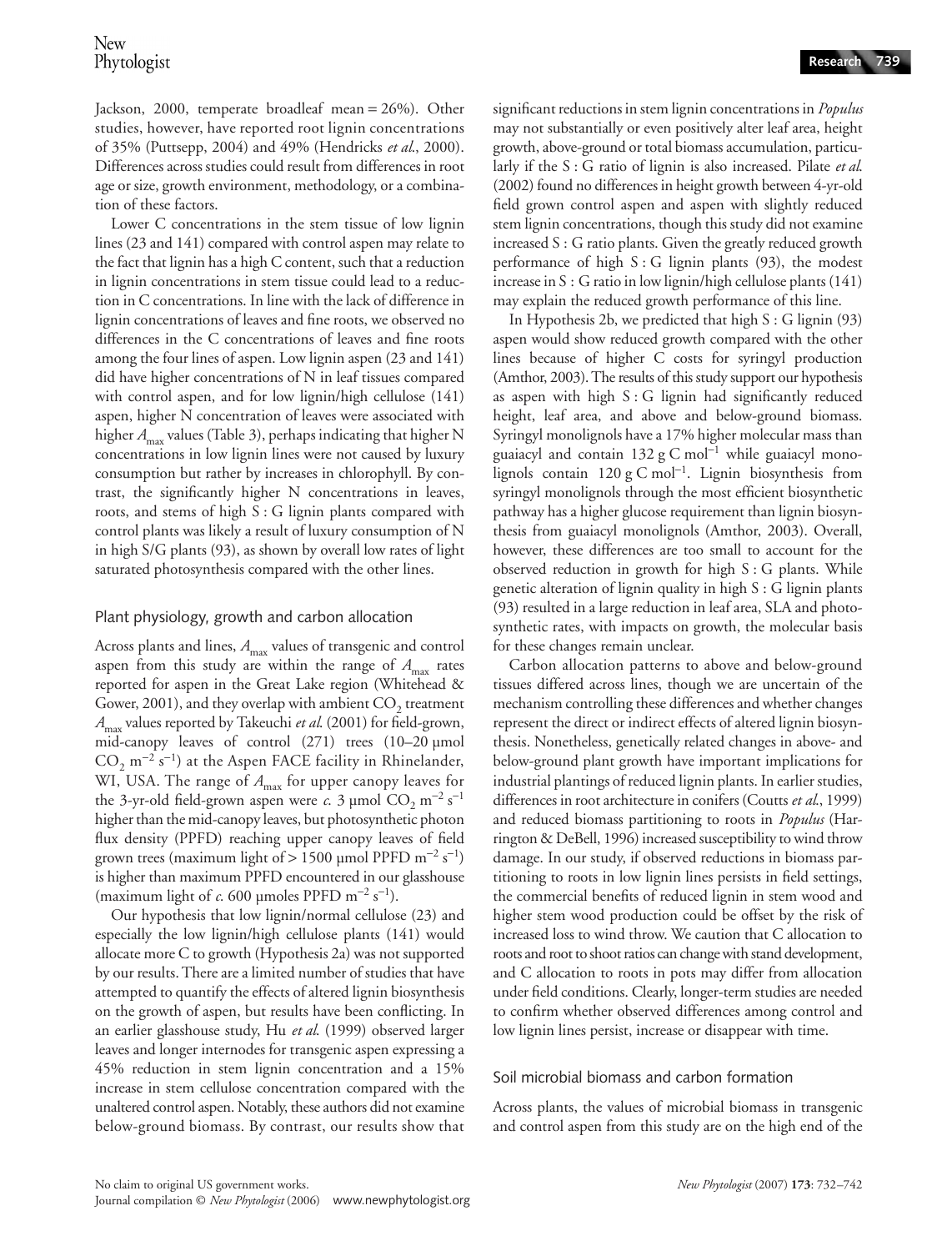range of published microbial biomass values for soils from the Konza Prairie where our soils were collected. Vinton & Burke (1997) reported microbial biomass values for field moist Konza soils of 0.24 mg biomass C g<sup>−</sup><sup>1</sup> soil, while Zak *et al*. (1994) reported 1.47 mg biomass C g<sup>−</sup><sup>1</sup> soil, for field moist soils. Following establishment of prairie vegetation, Baer *et al*. (2003) reported microbial biomass C-values that ranged from 1.78 to 2.84 mg biomass C g<sup>-1</sup> soil for field moist Konza prairie soils. Though differences or similarities are difficult to interpret, the mean values we observed for Konza soils in our glasshouse experiment may indicate that below-ground C supply was higher in our mesocosm pots than in field environments where moisture and nutrient availability are likely to be lower. Given the optimal growth conditions for plants and microbes, differences are not surprising. Overall, patterns of microbial biomass across lines could in part be explained by a significant relationship between total root C and microbial biomass C (MB = Root  $C \times 0.22 + 1.5$ ;  $R^2$  = 0.25,  $P = 0.04$ ), indicating that the mechanisms driving reduced microbial biomass may include reduced belowground inputs that relate to reduced root biomass.

We originally hypothesized that low lignin aspen would have higher below-ground production than control aspen (Hypothesis 2a) but combined with high microbial respiration of labile low lignin roots (Hypothesis 1), these lines would accumulate similar amounts of new soil C (Hypothesis 3a). However, altering lignin biosynthesis in stem tissue did not affect the lignin concentrations of leaves and fine roots, and the low lignin lines did not allocate more biomass belowground than control lines. Instead we observed modestly lower root biomass C in low lignin aspen (23 and 141), which may have contributed to lower accumulation rates of aspenderived soil C relative to control aspen. The reason for the observed shift in biomass partitioning in low lignin lines is unclear. However, the changes we observed in biomass partitioning, below-ground allocation, and processing of belowground inputs indicate that ecosystem responses to genetic alterations are more complex than could be predicted from information on the function of single genes. For example, in line with hypothesis 3b, increasing the S/G of lignin (line 93) reduced growth, leaf area and physiology, below-ground biomass allocation, and ultimately rates of soil C formation in soils (Figs 1–3).

Overall, the detrital decomposition pathways leading to soil C formation are very complex (Stevenson, 1994), with nonlignin-based pathways potentially exerting an important influence on formation rates. Variation in rates of soil C formation was most strongly related to total root C (soil C formation =  $0.44 \times$  (total root C) –  $0.48; R^2 = 0.36; P < 0.01$ ), indicating that below-ground inputs (rhizodeposition, fine root and mycorrhizal turnover) can exert an important influence on soil C formation, independent of tissue quality effects. While most of the variation in this relationship is not explained, these results are in line with previous field studies



**Fig. 3** (a) Soil  $\delta^{13}$ C values and (b) estimates of percentage new carbon (C) derived from mixing models for transgenic and control aspen (*Populus tremuloides*) mesocosm soils after 8 months of glasshouse growth.

documenting positive correlations between soil C and root biomass (Jobbagy & Jackson, 2000), fine root turnover (Pregitzer *et al*., 1995) or rhizosphere C flux (Giardina *et al*., 2004).

## **Conclusion**

We combined <sup>13</sup>C isotope-based techniques with modified aspen to examine, within a common genome, the effects of altered stem lignin concentration and/or altered lignin quality on plant performance, including leaf photosynthesis, aboveand below-ground biomass growth, and leaf area growth. We also examined how changes in the plant tissue chemistry and performance led to changes in soil properties including microbial biomass, soil surface  $CO<sub>2</sub>$  efflux and organic C formation in soil.

Changes in stem lignin concentration in the two low lignin lines (23 and 141) did not reduce lignin in fine roots or leaves, did not affect above-ground growth, but compared with the control line (271), did reduce biomass C in roots and formation rates of new soil C. By contrast, increasing stem lignin S : G ratio had a strong negative effect on leaf area, height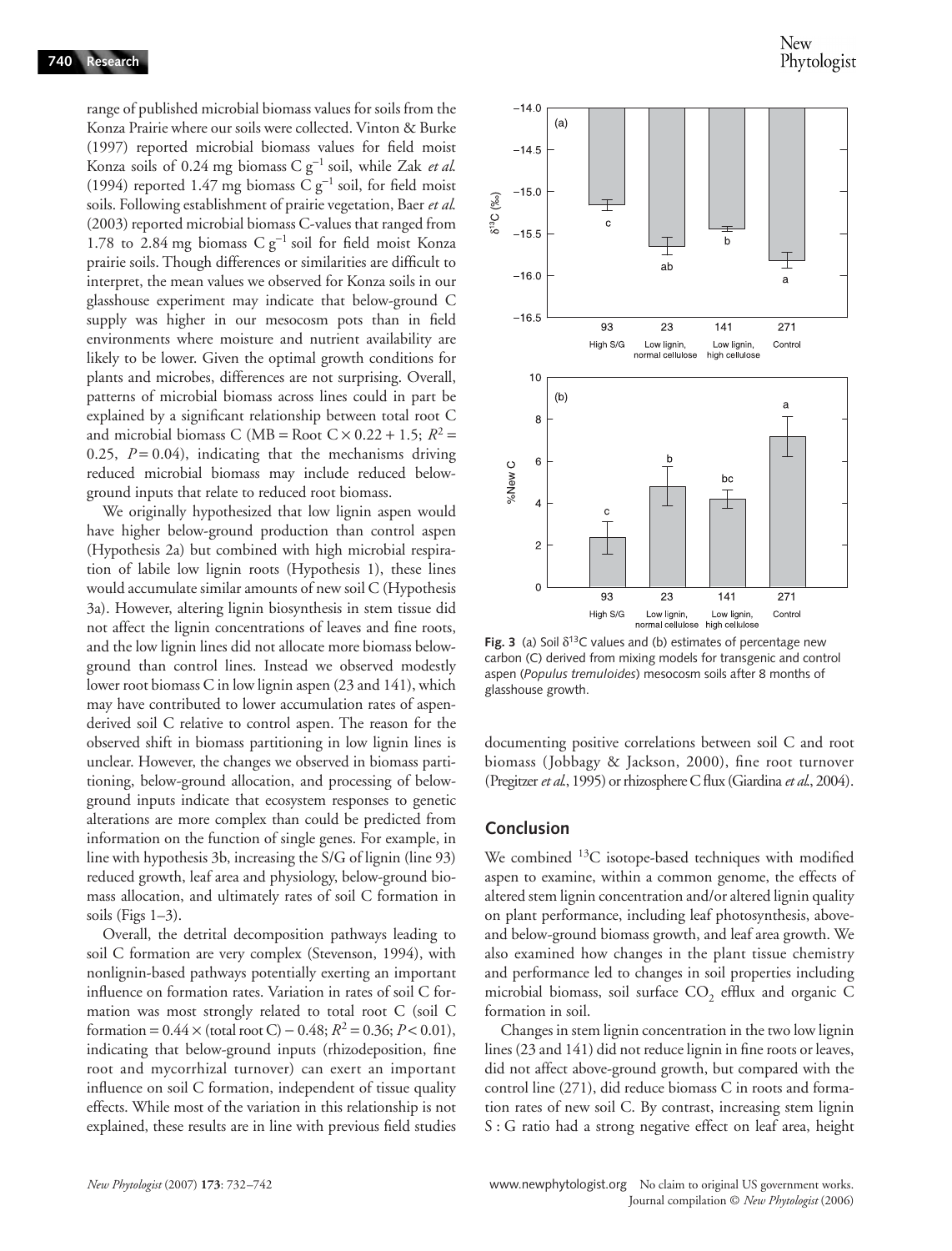growth and biomass accumulation, and negatively affected soil C formation. Taken together, our results indicate that trees expressing reduced lignin content could simultaneously provide comparable growth rates while reducing the economic and environmental costs of lignin removal in the pulping process. By contrast, increasing the S : G ratio of lignin, while also of economic and environmental interest because of increased ease of lignin removal, appears to negatively affect growth of this species. Changes in susceptibility to pest and pathogens or climate events were not examined here. Clearly, any benefits of reduced lignin in wood will need to be weighed against potential reductions in rates of soil C formation and, because of changes in biomass partitioning to roots, potentially increased susceptibility to wind throw.

Overall, we show that these  $C_4$  grassland soil mesocosms provide a powerful tool for assessing and screening above and below-ground plant performance and for testing basic questions in plant biology. We caution that our short-term results need to be validated in longer glasshouse studies and in field trials across a range of soil types.

# **Acknowledgements**

We thank Evan Kane and Drs Jeff Bird and Kate Bradley for comments on earlier versions of this manuscript, John Adler for glasshouse support and Jack Chapman, Cassie Miller, Chad Fate, Cinzia Fissore, Jason Tonne and Joe Powers for assistance with collection of data. We thank the Konza Prairie Biological Station for access to soils used in this experiment. We greatly appreciate support provided by the US Department of Energy (EXPAND), the North Central Research Station of the USDA Forest Service, the graduate school of Michigan Technological University, and the MRI and REU programs of the National Science Foundation.

## **References**

- **Aber JD, Melillo JM, McClaugherty CA. 1990.** Predicting long-term patterns of mass loss, nitrogen dynamics, and soil organic matter formation from initial fine litter chemistry in temperate forest ecosystems. *Canadian Journal of Botany* **68**: 2201–2208.
- **Amthor JS. 2003.** Efficiency of lignin biosynthesis: a quantitative analysis. *Annals of Botany* **9**: 673–695.
- **Amundson R, Stern L, Baisden T, Wang Y. 1998.** The isotopic composition of soil and soil-respired CO<sub>2</sub>. *Geoderma* 82: 83-114.
- **Baer SG, Blair JM, Collins SL, Knapp AK. 2003.** Soil resources regulate productivity and diversity in newly established tallgrass prairie. *Ecology* **84**: 724–735.
- **Bent AF. 1996.** Plant disease resistance genes: function meets structure. *Plant Cell* **8**: 1757–1771.
- **Bent AF, Kunkel BN, Dahlbeck D, Brown KL, Schmidt RL, Giraudat J, Leung JL, Staskawicz BJ. 1994.** RPS2 of *Arabidopsis thaliana*: a leucine-rich repeat class of plant disease resistance genes. *Science* **265**: 1856–1860.
- **Berg B, Ekbohm G. 1991.** Litter mass–loss rates and decomposition patterns in some needle and leaf litter types. Long-term decomposition in a Scots pine forest. VII. *Canadian Journal of Botany* **69**: 1449–1456.
- **Berg B, Lundmark J-E. 1985.** Decomposition of needles and root litter in lodgepole pine and Scots pine monocultural systems. *Plant and Soil* **138**: 123–132.
- **Bergmann DW, Lukowitz W, Somerville CR. 2004.** Stomatal development and pattern controlled by a MAPKK Kinase. *Science* **304**: 1494–1497.
- **Binkley D, Giardina C. 1998.** Why do tree species affect soils? The warp and woof of tree–soil interactions. *Biogeochemistry* **42**: 89–106.
- **Booker FL, Anttonen S, Heagle AS. 1996.** Catechin, proanthocyanidin and lignin contents of loblolly pine (*Pinus taeda*) needles after chronic exposure to ozone. *New Phytologist* **132**: 483–492.
- **Byrne ME, Barley R, Curtis M, Arroyo JM, Dunham M, Hudson A, Martienssen RA. 2000.** Asymmetric leaves mediate leaf patterning and stem cell function in *Arabidopsis*. *Nature* **408**: 967–971.
- **Camiré C, Côté B, Brulotte S. 1991.** Decomposition of roots of black alder and hybrid poplar in short rotation plantings – nitrogen and lignin control. *Plant and Soil* **138**: 123–132.
- **Chefetz B, van Heemst DHC, Chen Y. 2000.** Organic matter transformations during the weathering process of spent mushroom substrate. *Journal of Environmental Quality* **29**: 592–602.
- **Chen H, Harmon ME, Sexton J, Fasth B. 2002.** Fine-root decomposition and N dynamics in coniferous forests of the Pacific Northwest, USA. *Canadian Journal of Forest Resources* **32**: 321–321.
- **Collins HP, Blevins RL, Bundy LG, Christenson DR, Dick WA, Huggins DR, Paul EA. 1999.** Soil carbon dynamics in corn-based agroecosystems: results from carbon-13 natural abundance. *Soil Science Society of America Journal* **63**: 584–591.
- **Coutts MP, Nielsen CCN, Nicoll BC. 1999.** The development of symmetry, rigidity, and anchorage in the structural root system of conifers. *Plant and Soil* **217**: 1–15.
- **Franco-Zorrilla JM, González E, Bustos R, Linhares F, Leyva A,**  Paz-Ares J. 2004. The transcriptional control of plant responses to phosphate limitation. *Journal of Experimental Botany* **55**: 285–293.
- **Gallais A, Hirel B. 2004.** An approach to the genetics of nitrogen use efficiency in maize. *Journal of Experimental Botany* **55**: 295–306.
- **Giardina CP, Binkley D, Ryan MG, Fownes JH. 2004.** Belowground carbon cycling in a humid tropical forest decreases with fertilization. *Oecologia* **139**: 545–550.
- **Giardina CP, Ryan MG, Hubbard RM, Binkley D. 2001.** Tree species and soil textural controls on carbon and nitrogen mineralization rates. *Soil Science Society of American Journal* **65**: 1272–1279.
- **Gordon WS, Jackson RB. 2000.** Nutrient concentrations in fine roots. *Ecology* **81**: 275–280.
- **Harding SA, Leshkevich J, Chiang VL, Tsai C-J. 2002.** Differential substrate inhibition couples kinetically distinct 4-coumarate:coenzyme A ligases with spatially distinct metabolic roles in quaking aspen. *Plant Physiology* **128**: 428–438.
- **Harrington CA, DeBell DS. 1996.** Above– and below–ground characteristics associated with wind topping in a young *Populus* plantation. *Trees* **11**: 109–118.
- **Heath J, Ayres E, Possell M, Bardgett RD, Black HIJ, Grant H, Ineson P,**  Kerstiens G. 2005. Rising atmospheric CO<sub>2</sub> reduces sequestration of root derived soil carbon. *Science* **309**: 1711–1713.
- **Hedges JL, Cowie JR, Ertel RJ, Barbour RJ, Hatcher PG. 1985.**  Degradation of carbohydrates and lignins in buried woods. *Geochemica Cosmochimica Acta* **49**: 701–711.
- **Hendricks JJ, Aber JD, Nadelhoffer KJ, Hallett RD. 2000.** Nitrogen controls on fine root substrate quality in temperate forest ecosystems. *Ecosystems* **3**: 57–69.
- **Herms DA, Mattson WJ. 1992.** The dilemma of plants to grow or defend. *Quarterly Review of Biology* **67**: 283–335.
- **Higuchi T. 1997.** *Biochemistry and molecular biology of wood*. Berlin, Germany: Springer-Verlag.
- **Ho CK, Chang S-H, Tsai J-Y, Tsai C-J, Chiang VL, Chen Z-Z. 1998.**  *Agrobacterium tumefaciens*-mediated transformation of *Eucalyptus camaldulensis* and production of transgenic plants. *Plant Cell Reports* **17**: 675–680.